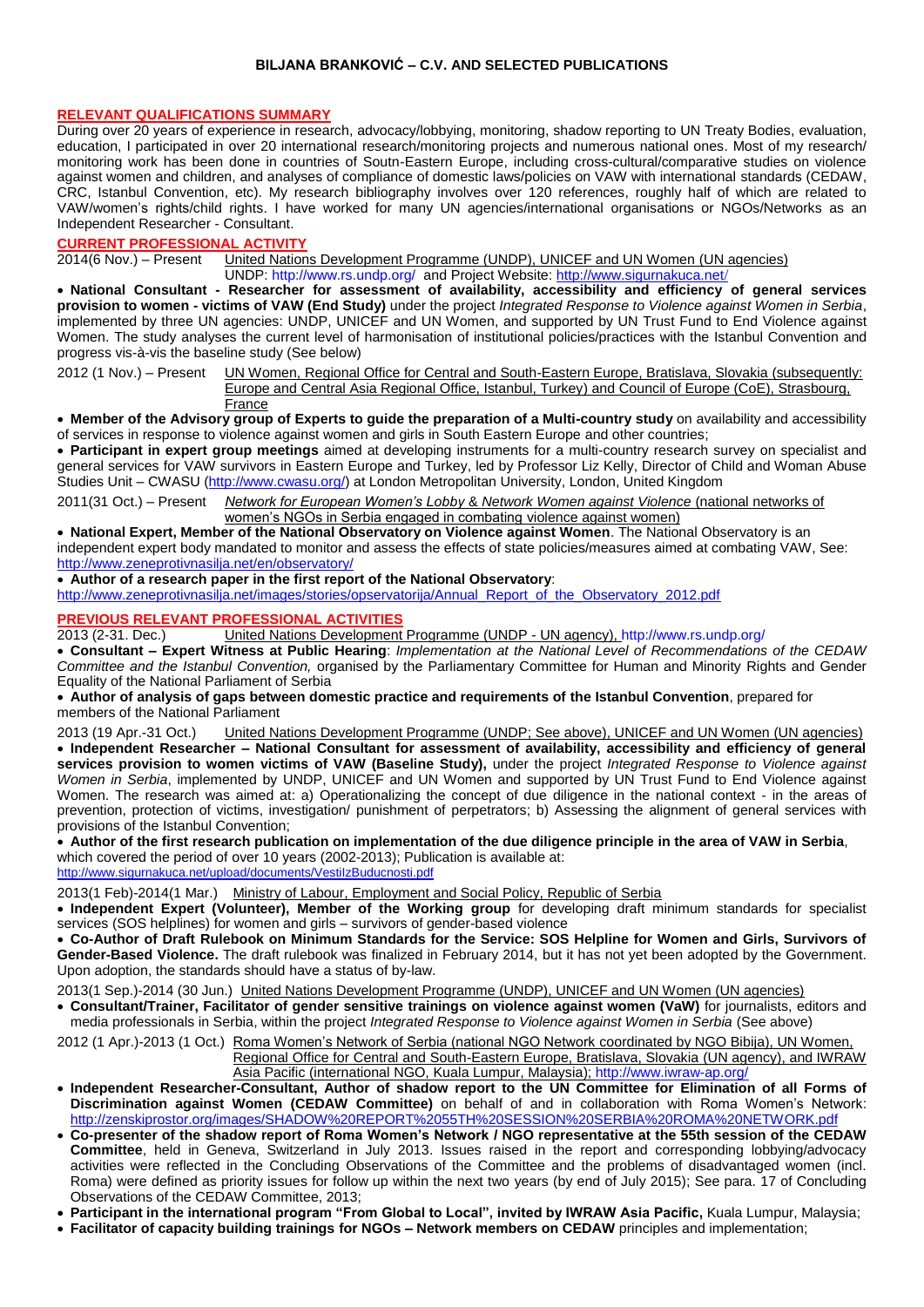#### **Co-editor of the final publication**: [http://www.bibija.org.rs/images/PDF/BIBIJA\\_Romkinje\\_Progovaraju.pdf](http://www.bibija.org.rs/images/PDF/BIBIJA_Romkinje_Progovaraju.pdf)

2013 (1 June-1 Sep.) UN Women and Belgrade Centre for Security Policy (local NGO – an independent research centre) **Researcher-Consultant, Co-Author of the research paper** (with Lepa Mladjenovic, co-founder of women's movement in ex-Yugoslavia) on the UN Security Council Resolution 1325 – Women, Peace and Security: [http://bezbednost.org/Sve](http://bezbednost.org/Sve-publikacije/5295/Medjunarodni-feministicki-mirovni-pokret-koji-je.shtml)[publikacije/5295/Medjunarodni-feministicki-mirovni-pokret-koji-je.shtml](http://bezbednost.org/Sve-publikacije/5295/Medjunarodni-feministicki-mirovni-pokret-koji-je.shtml)

2012 (Dec.) UN Special Rapporteur on Violence against Women (SRVAW) and UN Women, Regional Office for Central and South-Eastern Europe, Bratislava, Slovakia **Invited speaker, Representative of Serbia at the regional (Eastern European) conference**: *Due Diligence and the State Responsibility*, organised on the initiative of the UN Special Rapporteur on Violence against Women, Its Causes and Consequences, Professor Rashida Manjoo, in cooperation with UN Women. The meeting was carried out under the *Due Diligence Global Project*, initiated by the UN Special Rapporteur; See in her 2013-report: [http://www.ohchr.org/Documents/HRBodies/HRCouncil/RegularSession/Session23/A\\_HRC\\_23\\_49\\_English.pdf](http://www.ohchr.org/Documents/HRBodies/HRCouncil/RegularSession/Session23/A_HRC_23_49_English.pdf) **Presenter of the research paper on the implementation of due diligence standard (in the context of VAW)** in Serbia 2013 (1 Jan.-1 Aug.) *Network Women in Black* (national NGO network in Serbia);<http://zeneucrnom.org/index.php?lang=en> and UN Women, Regional Office for Central and South-Eastern Europe, Bratislava, Slovakia **Researcher-Consultant, Supervisor (Mentor) of the group of researchers,** responsible for preparing a publication: *Independent monitoring of the National Action Plan to Implement the UN Security Council Resolution 1325 – Women, Peace and Security in the Republic of Serbia (2010—2015);* **Co-editor of the above-mentioned publication**; **Researcher-Consultant, Advisor** for preparing shadow report to the CEDAW Committee 2012(15 Mar.-15 Oct.) Project *Combating Sexual and Gender-Based Violence -* Gender Equality Directorate and UNDP <http://www.rs.undp.org/> **Independent Researcher-Consultant**, **responsible for conducting a research survey on SOS helplines for survivors of violence against women in the civil and state sector**, within the project funded by the Govt. of Norway and implemented with expert assistance of United Nations Development Programme (UNDP). The research was aimed at assessing capacities and possibilities to establish a free 24/7 national SOS helpline, in line with requirements of the Istanbul Convention 2012 (1-31 Mar.) Network *Women in Black* (national network of NGOs in Serbia) and UN Women **Consultant, Trainer – Facilitator of seminars on CEDAW** for the Network *Women in Black* on alternative/shadow reporting and implementation of CEDAW Convention and the United Nations Security Council Resolution 1325 2011 (Oct.) UN Women (Regional Office for Central and South-Eastern Europe, Bratislava, Slovakia) **Independent Expert – Researcher, Keynote speaker at the Expert Group Meeting** *Financing Services in Response to Violence against Women: Towards a Common Strategy for Civil Society Advocacy in South-Eastern Europe,* organised by UN Women, Regional Office for Central and Eastern Europe 2011 (Oct.) Network *Women against Violence* (national network of women's NGOs in Serbia that provide specialist services to women and children survivors of violence);<http://www.zeneprotivnasilja.net/en/> **Representative of Serbian women's NGOs** at the 13th conference of WAVE (Women against Violence Europe) in Rome, Italy 2011 (31 Sep-8 Oct.). UN Women (Regional Office for Central and South-Eastern Europe, Bratislava, Slovakia) and Organisation for Security and Co-Operation in Europe (OSCE), Mission to Serbia **Consultant, Trainer – Facilitator of seminars on CEDAW** for the Network of Roma NGOs in Serbia under the project: *Using the Convention on Elimination of All Forms of Discrimination against Women (CEDAW) to address Multiple and Intersectional Discrimination of Roma Women in Serbia* 2011 (Oct.) *Network Voice against Violence* (national network of women's NGOs in Macedonia engaged in combating violence against women and domestic violence[: http://www.glasprotivnasilstvo.org.mk/en/](http://www.glasprotivnasilstvo.org.mk/en/) and UN Women in Macedonia

 **International Expert-Consultant, Trainer** at the seminars for National Network of Macedonian NGOs: *Voice against Violence*, aimed at developing capacities for lobbying and advocacy – how to use CEDAW and other relevant conventions (in particular, the Istanbul Convention) for lobbying/advocacy purposes

2010 (1 Jan.)-2012(1 Jan.) *Network Women against Violence* (national network of 29 women's NGOs in Serbia – providers of specialist services to women and children victims of violence;<http://www.zeneprotivnasilja.net/en/> )

 **Researcher-Consultant and Member of the Project Team;** Author of the project "*Networking for Change: The first step towards standardization of the data collection model for advocacy purposes"*, funded by Kvinna till Kvinna Foundation

2011 (5 Mar.-31 Sept.) European Women's Lobby (EWL, Brussels, Belgium);<http://www.womenlobby.org/?lang=en> in cooperation with European Institute for Gender Equality (EIGE); <http://www.eige.europa.eu/>

 **International Consultant - Researcher**, **Co-Author (with Lepa Mladjenovic) of the National Study under the international project** *Study to Identify and Map Existing Data and Resources on Sexual Violence against Women* (European study on sexual violence against women), coordinated by EWL, in cooperation with EIGE. The project was to compare policies and practices in EU member states, candidates and potential candidates, in order to: a) raise awareness of sexual violence as a "forgotten issue"; b) collect examples of good practices and c) develop policy recommendations for improvement

German Institute for Human Youth Services and Family Law, Heidelberg – DIJuF (Germany)

 **Researcher/Consultant in the cross-national study on violence against women and violence against children in European countries** (Project: *Realising rights? Mapping content and assessing impact of EU legislation on violence against women and children,* funded by the EU DAPHNE program), engaged in assisting in preparation of study on Serbia by providing input to principal researcher and other experts. The studies on VAW were led by Professor Liz Kelly, London Metropolitan University. Four specialized research institutes jointly implemented the project: CWASU, London Metropolitan University (United Kingdom), International Victimology Institute Tilburg (INTERVICT, the Netherlands), Institute for Educational Science, University of Osnabrück (Germany), and German Institute for Human Youth Services and Family Law, Heidelberg (DIJuF, Germany)

**2011 (23 May-1 Sept.)** ASTRA – Anti-trafficking Action (local NGO)[; http://www.astra.org.rs/?lang=en](http://www.astra.org.rs/?lang=en) & Delegation of the European Union to the Republic of Serbia

 **Consultant-Researcher/ External Evaluator of the project** *Stop Trafficking of People – STOP*, implemented by NGO ASTRA (Belgrade, Serbia) in partnership with NGO Kljuc Society – Centre for the Fight against Trafficking in Persons (Ljubljana, Slovenia) and British Association for Adoption and Fostering – BAAF (United Kingdom)

<sup>2011 (1</sup> Mar.- 3 Nov.) Child & Woman Abuse Studies Unit - CWASU, London Metropolitan University (United Kingdom), INTERVICT (The Netherlands), Institute for Educational Science, University of Osnabrück (Germany),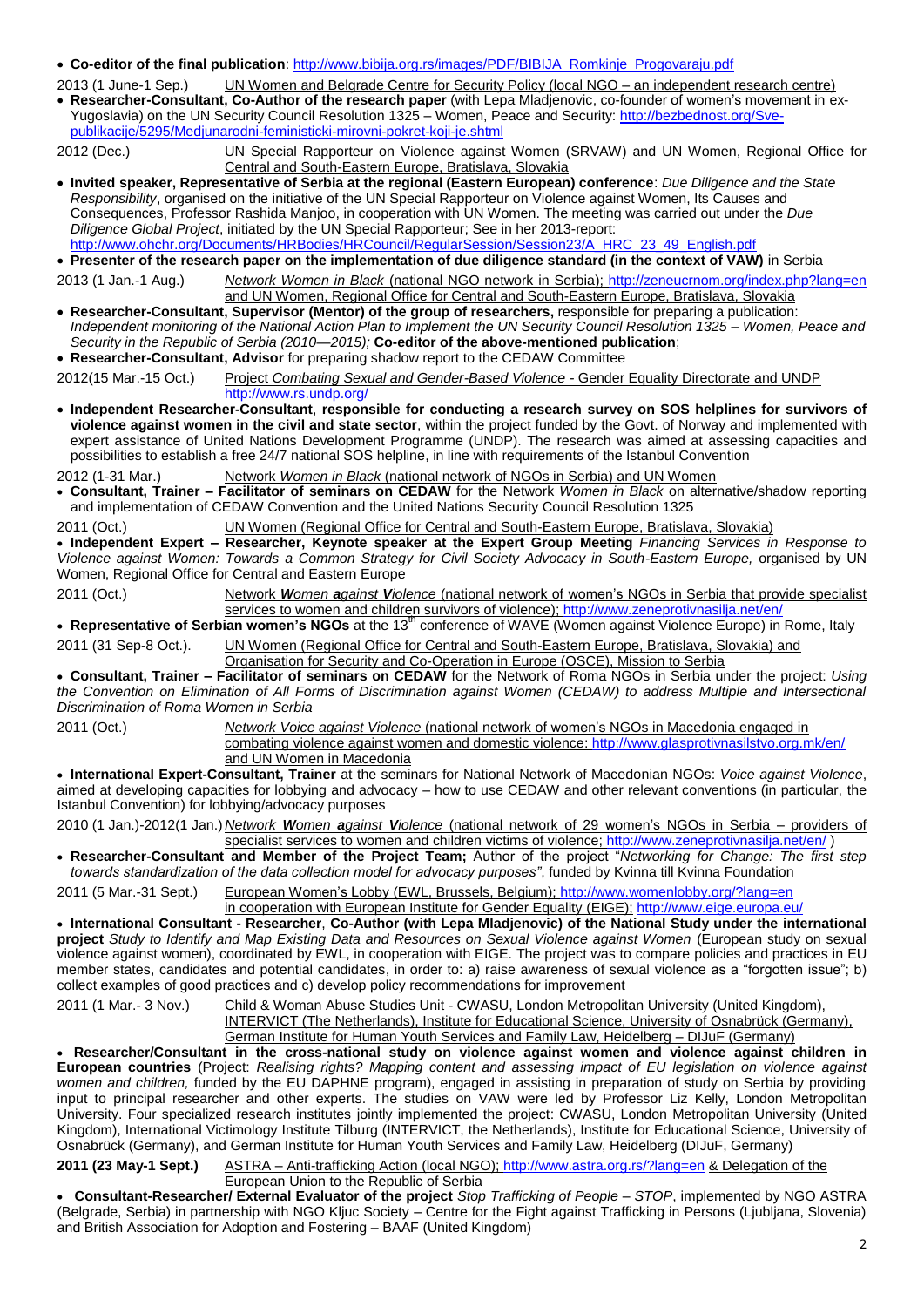2010 (1 Sept-31 Dec.) Kvinna till Kvinna Foundation (Stockholm, Sweden) & SOS Hotline for Women and Children (Niksic, Montenegro, local NGO,<http://www.sosnk.org/?lang=en>

 **International Consultant-Researcher**, responsible for reviewing the impact of the 10-year-long project *Centre for Roma Women*, funded by Kvinna till Kvinna Foundation. The aim of the research was to strengthen the integration of Roma women at national, regional and global levels through writing a publication (a manual) on good practice examples, and to develop recommendations to women's NGOs in the region of South-Eastern Europe how to support activism of Roma and other minority women, and to fight intersectional discrimination (See: **SELECTED PUBLICATIONS**)

2010 (15 Sep.-10 Dec.) UNIFEM (part of UN Women), Office in Skopje, Macedonia & Regional Office for Central and Eastern Europe, in cooperation with women's NGOs in Macedonia - national *Network Voice against Violence*

 **International Consultant-Trainer, responsible for providing expert assistance in the establishment of a Network of women's NGOs in Macedonia** "*Voice against Violence*": *National Network to End Violence against Women and Domestic Violence*:<http://www.glasprotivnasilstvo.org.mk/en/>

2010 (22 Oct-31 Dec.) UNICEF, Serbia in cooperation with UNICEF Innocenti Research Centre, Florence, Italy <http://www.unicef.org/serbia/>&<http://www.unicef-irc.org/>

 **Consultant-Researcher - Gender Expert, Author of the national gender analytical report within the international project TRANSMONEE**. The aim was to compare situation of women and children in countries of Central and Eastern Europe, and Commonwealth of Independent States in the period 1999-2010, based on the common set of indicators, developed by Innocenti Research Centre. The analysis covered the following areas: a) Gender equality and human development, b) Crimes against children, women and youth, c) Homicide, d) Prevalence of domestic violence against women and children, e) Trafficking in women and children, f) Reported rapes and convictions for rape, g) Life expectancy, h) Adult mortality, i) Family formation, j) Health, k) Education, l) Child protection, etc. m) Gaps in official statistics from gender equality perspective

2010 (Sept.) Centre for Independent Living of Persons with Disabilities, Serbia (local NGO)

<http://www.cilsrbija.org/eng/index.php>

 **Consultant on reporting under UN Conventions,** facilitator of seminars aimed at building the capacity of disabled people's organisations for monitoring and advocacy based on the UN Convention on the Rights of People with Disabilities (CRPD) in the project funded by the European Union

2010 (June) UNIFEM Regional Office for Central and Eastern Europe, UNIFEM Serbia and UNIFEM Headquarters, New York and UNIFEM Headquarters, USA

- **Representative of Serbian NGOs** at the *Interactive Hearings of the UN General Assembly with Non-governmental organisations, Civil society organisations and the Private sector*, held at United Nations Headquarters in New York. The hearings were devoted to realization of the UN Millennium Development Goals (MDGs), and were organised to provide input to the preparatory process for the MDG summit (High-level Plenary Meeting of the sixty-fifth session of the UN General Assembly)
- 2010 (June) European Commission, Enlargement Directorate-General, Brussels, Belgium
- **Invited Speaker - Independent Expert**; invited by the European Commission to present research papers on gender equality and VAW at consultations between European Commission Enlargement DG and reps. of NGOs and international organisations from the Balkans (aimed at providing input to Serbia 2010 Progress Report, prepared by the European Commission)

2010 (1 June-31 Oct.) Project *Combating Sexual and Gender-Based Violence*, Gender Equality Directorate (national gender equality body) and United Nations Development Programme - UNDP (UN agency)

- **Consultant – Independent Researcher, Member of the Working Group for drafting the National Strategy for Preventing and Combating Violence against Women in the Family and in Intimate Partner Relationships in the Republic of Serbia (the first national strategy on VAW**), on behalf of the Network *Women against Violence* (comprised of 29 women's NGOs). The Working Group was established on the initiative of women's NGOs, in order to assure a participatory process of drafting. The Strategy was created under the three-year project *Combating Sexual and Gender Based Violence*, funded by the Govt. of Norway, and conducted with professional assistance of UNDP;
- **Co-author of the above-mentioned Strategy.** The Government of Serbia adopted the Strategy in April 2011. The adopted version was published in both Serbian & English.

2010 (1 Mar.-31 Dec.) Out of Circle: Organisation for Protection of Rights & Support to Women with Disabilities (local NGO) <http://www.izkruga.org/>

- **Researcher-Consultant, External Evaluator** of the project *Persons with disabilities: Democratic forces*, implemented by Out of Circle, and funded by Delegation of the European Commission to Serbia (European Instrument for Democracy & Human Rights) 2009 (Nov.) UNIFEM, Regional Office for Central and Eastern Europe
- **Invited Speaker/ Independent Expert**, Author of the research paper Clearing the Smoke Screen: Advocacy for Change From Measuring Manifestations of VAW to Assessing State Response to VAW, presented at the Expert Meeting: Collecting and Using Data to Demand Effectiveness of Policies against VAW (organised by UNIFEM Regional Office for Central and Eastern Europe). The aim of the Expert Meeting was to develop a framework of indicators to assess the effectiveness of state responses to VAW in the region, in line with an interim set of international indicators adopted by the UN Statistical Commission
- 2009 (1 June-31 Oct.) CARE International North-West Balkans (international NGO),<http://www.care.rs/?lang=en>

 **Consultant/External Evaluator** of the project *Access to Sexual and Reproductive Health Care for Uprooted People and Roma Women and Youth in Southern Serbia*, implemented by CARE International NW Balkans, and funded by European Commission 2009 (1 Oct.-31 Dec.) National Network *Women against Violence* (national network of 29 women's NGOs in Serbia that

- provide specialist services to women and children survivors of violence); <http://www.zeneprotivnasilja.net/en/>
- **Researcher-Volunteer, Member of the team** in the project *Networking for Change,* funded by Kvinna till Kvinna Foundation. The aim was to empower the Network to become an active agent in advocacy at the national level

2009 (1 Apr.-1 June) CARE International Serbia (international NGO),<http://www.care.rs/?lang=en>

 **Researcher/External Evaluator, Author of the research survey** *CARE International in Combating Trafficking in Human Beings in the North-West Balkans* (funded by Ministry of Foreign Affairs of Norway), aimed at evaluating the impact of three-year **anti-trafficking** projects implemented in Serbia, Montenegro, Bosnia & Herzegovina, Croatia; See at CARE-Serbia Website: <http://www.care.rs/?p=152&lang=en> & CARE International-United Kingdom Website: [http://www.dev.careinternational.org.uk/research](http://www.dev.careinternational.org.uk/research-centre/conflict-and-peacebuilding/25-combating-trafficking-in-human-beings-in-north-west-balkans)[centre/conflict-and-peacebuilding/25-combating-trafficking-in-human-beings-in-north-west-balkans](http://www.dev.careinternational.org.uk/research-centre/conflict-and-peacebuilding/25-combating-trafficking-in-human-beings-in-north-west-balkans)

2009 (1 Apr.-1 June) International Organisation for Migration (IOM; intergovernmental organisation)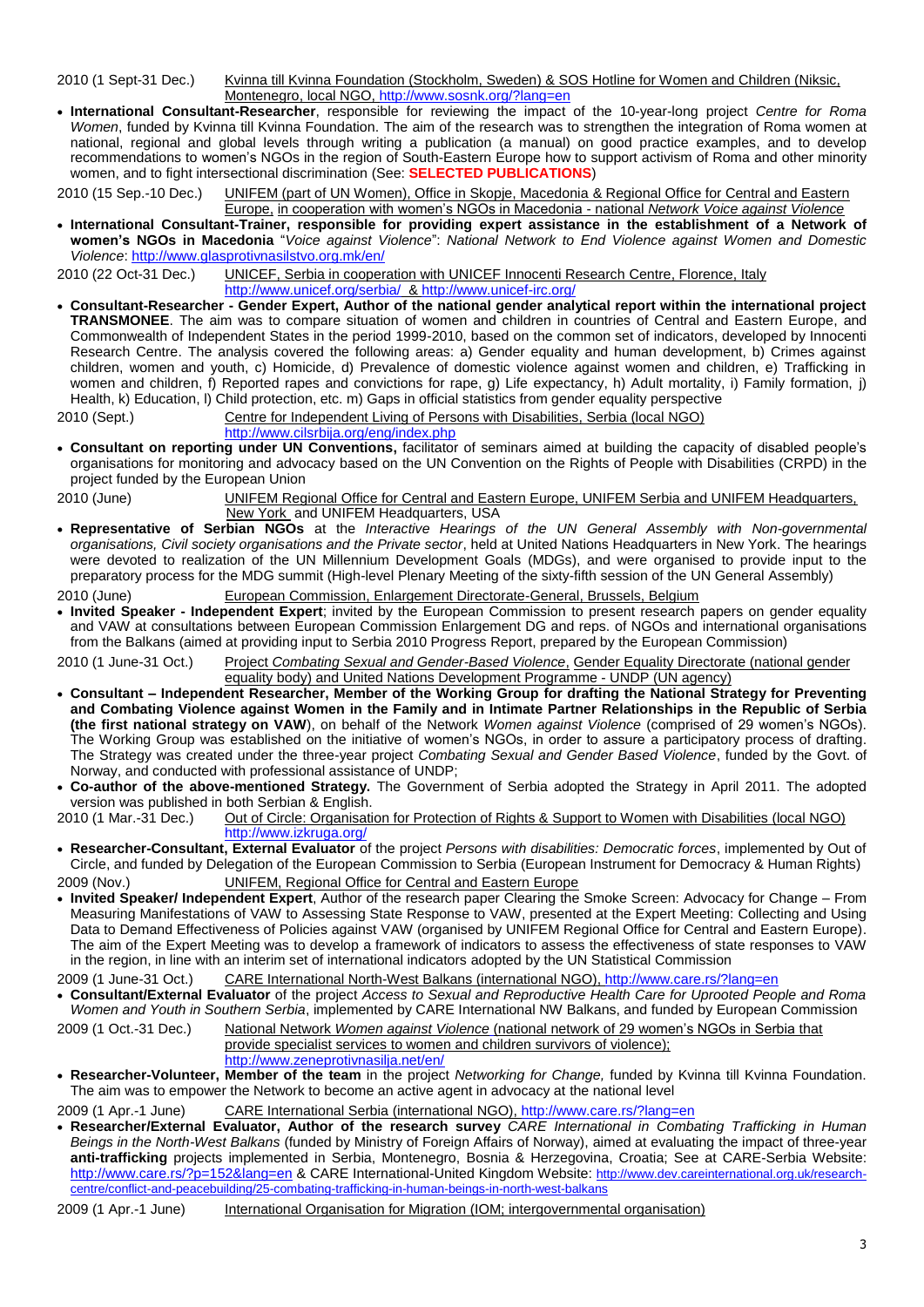- **Consultant-Member of the Core Team and Trainer** in the project *Strengthening Serbia's human capital through the active involvement of young people,* funded by the Ministry of Foreign Affairs of Italy
- 2009 (March) University of Ljubljana, Slovenia, Faculty of Arts, Department of Sociology (state university)
- **Invited Speaker/ Independent Expert, Author of the research paper** *Responding to Silent Screams: Actions of Women's NGOs in Serbia in Line with Council of Europe Recommendations* (within the project funded by European Commission)

2008(12 Dec.)-2009(1Feb.) United Nations Population Fund – UNFPA (UN agency), Eastern Europe/Central Asia (EECA)

Regional Office

 **Consultant-Researcher, Author of the national report on** *de jure* **and** *de facto* **compliance with international conventions** (the CEDAW Convention and other international treaties: ICESCR, CRC, CRPD, etc.), within the international project carried out by UNFPA. The aims were: a) to assess to which degree the national laws, Constitutions and policies of 20 countries in the Eastern Europe/Central Asia complied with international legal norms, and b) to measure success of countries to meet the Millennium Development Goals (MDGs). The analysis covered the implementation of the entire domestic legislation from gender equality perspective: the Constitution, gender equality and anti-discrimination laws, laws on health care, education, reproductive rights, HIV/AIDS-related issues, political participation, family/marital relations, citizenship, labour, social protection, property, inheritance, domestic violence, sexual violence and sexual harassment, trafficking, rights of persons with disabilities, etc. Comparative analysis of national reports is available at the Website of UNFPA: [http://eeca.unfpa.org/publications/advancing](http://eeca.unfpa.org/publications/advancing-equal-rights-women-and-girls)[equal-rights-women-and-girls](http://eeca.unfpa.org/publications/advancing-equal-rights-women-and-girls)

2008(1 Dec.)-2009(1 Oct.) United Nations Country Team in Serbia - **U**nited **N**ations **G**ender **T**heme **G**roup – UN GTG (inter-

agency group involving all UN agencies resident in Serbia as well as intergovernmental organisations) **Consultant-Researcher, Author of the research study** "*Responding to Silent Screams*: *Mapping of provisions of NGOs in Serbia in the area of gender-based violence"*, based on desk review, field study (in-depth interviews), and case studies. The study (commissioned by **U**nited **N**ations **G**ender **T**heme **G**roup, and funded by the European Union), was published in both English and Serbian; See on the Website of the UN System in Serbia[: http://rs.one.un.org/organizations/6/Responding.pdf](http://rs.one.un.org/organizations/6/Responding.pdf)

2007(8 Dec.)-2008(15 Dec.) Ombudsman of the Republic of Serbia (independent body for protecting human rights) <http://www.ombudsman.rs/>

- **Independent Advisor**, Department for Gender Equality, the Rights of the Child and Persons with Disabilities, Ombudsman's Office (Expert Team of the Ombudsman of the Republic of Serbia); from December 2007 to April 2008
- **Head, Department for Reporting and Publications**, Ombudsman's Office, from April to December 2008

2008 (Jan.) United Nations Children's Fund (UNICEF) and the UN Committee on the Rights of the Child (CRC), http://www.unicef.org/serbia

- **Consultant-Researcher**; **Author (on behalf of UNICEF) of the report on child rights in Serbia, presented to the Pre-Session Working Group of the UN Committee on the Rights of the Child (CRC)**. The report, entitled *"UNICEF Comments on Child Rights Issues in Serbia"* was presented to the Committee in Geneva, Switzerland by Judita Reichenberg, UNICEF Area Representative. Analyses provided in the report were extensively taken into account by the Committee in creating its Concluding Observations[: http://www2.ohchr.org/english/bodies/crc/docs/co/CRC.C.SRB.CO.1.pdf](http://www2.ohchr.org/english/bodies/crc/docs/co/CRC.C.SRB.CO.1.pdf)
- 2008 (May) UNDP Montenegro & United Nations Development Fund for Women (UNIFEM)

 **International Consultant on CEDAW Reporting, Facilitator/Lecturer,** responsible for trainings on principles of the CEDAW Convention and best practices in preparing methodology for shadow reporting, presenting shadow reports, lobbying/advocacy, and strengthening capacity of NGOs from Macedonia, Serbia, Croatia, Montenegro, Albania, Bosnia and Herzegovina

2007 (June-Nov.) United Nations Development Programme (UNDP) & **U**nited **N**ations **G**ender **T**heme **G**roup (UN GTG) **Consultant-Researcher, Author of the research study on gender-based violence** under the project *Researching gaps between policy and practice – Gender-based violence* (Gender Mainstreaming Initiative Project – GMI, No. 00053196, UNDP1, 2007). The research report, entitled "*When silence screams: A contribution to the Analysis of Gender-Based Violence in Serbia"*  was commissioned by the UN Gender Theme Group (comprising all UN agencies resident in Serbia, See above). The research study (in English) is available at the UN System Website: [http://rs.one.un.org/groups/11/When\\_Silence\\_Screams.pdf](http://rs.one.un.org/groups/11/When_Silence_Screams.pdf)

 **Consultant, Expert Witness at the first Public Hearing on Elimination of Violence against Women, organised in the National Parliament** by UNDP and the Parliamentary Committee for Gender Equality

2007 (June-Oct.) Organisation for Security and Cooperation in Europe (OSCE), Mission to Serbia (intergovernmental organisation); <http://www.osce.org/serbia>

 **Consultant-Researcher/External Evaluator, Author of the research study on trafficking in children***, entitled "The role of Centres of Social Work in the Process of Reintegration of the Victims of Trafficking*"

National Gender Equality Mechanism (Gender Equality Council of the national Government) **Member of the Working group on data collection and statistics**; the National Conference on Violence against Women**,**  *organised within the Council of Europe Campaign to Combat Violence against Women, including Domestic Violence*

2007 (Dec.) Organisation for Security and Cooperation in Europe (OSCE), Mission to Serbia ((intergovernmental organisation);<http://www.osce.org/serbia>

 **Lecturer/Facilitator** at the training of trainers for expert officials of the National Employment Agency on analyses of the position of women at the labour market and reporting to international bodies (e.g., the CEDAW Committee)

2007. (Feb.) Group 484 (local NGO for helping refugees/IDPs[; http://www.grupa484.org.rs/en\)](http://www.grupa484.org.rs/en) & Caritas

International, Belgium (humanitarian organisation)

 **Consultant-Researcher**, **Co-author of the report** aimed at providing information to returnees from the EU (mostly, Roma and other minorities), under the project *The Country of Return Information Project and Vulnerable Groups*, funded by European Union

2006 (Dec.)–2007(May) Voice of Difference (local women's NGO) and IWRAW Asia Pacific (international NGO; Kuala Lumpur, Malaysia:<http://www.iwraw-ap.org/>

 **Researcher, Co-Author of the FIRST alternative (NGO) report on implementation of the Convention on Elimination of all Forms of Discrimination against Women (CEDAW).** Note: the entire project, including writing the report, was conducted on voluntary basis (*pro bono*); See the report at IWRAW Asia Pacific Website: [http://www.iwraw](http://www.iwraw-ap.org/resources/pdf/Serbia%20SR%20(general%20-%20updated).pdf)[ap.org/resources/pdf/Serbia%20SR%20\(general%20-%20updated\).pdf](http://www.iwraw-ap.org/resources/pdf/Serbia%20SR%20(general%20-%20updated).pdf)

 **Presenter of the alternative report / Representative of NGOs at the 38th session of the UN Committee for Elimination of all Forms of Discrimination against Women (CEDAW Committee)**, held in New York in May 2007. The report, presentation and other lobbying/advocacy actions attracted attention of the CEDAW Committee and were reflected in its Concluding Observations: <http://daccess-dds-ny.un.org/doc/UNDOC/GEN/N07/375/72/PDF/N0737572.pdf?OpenElement>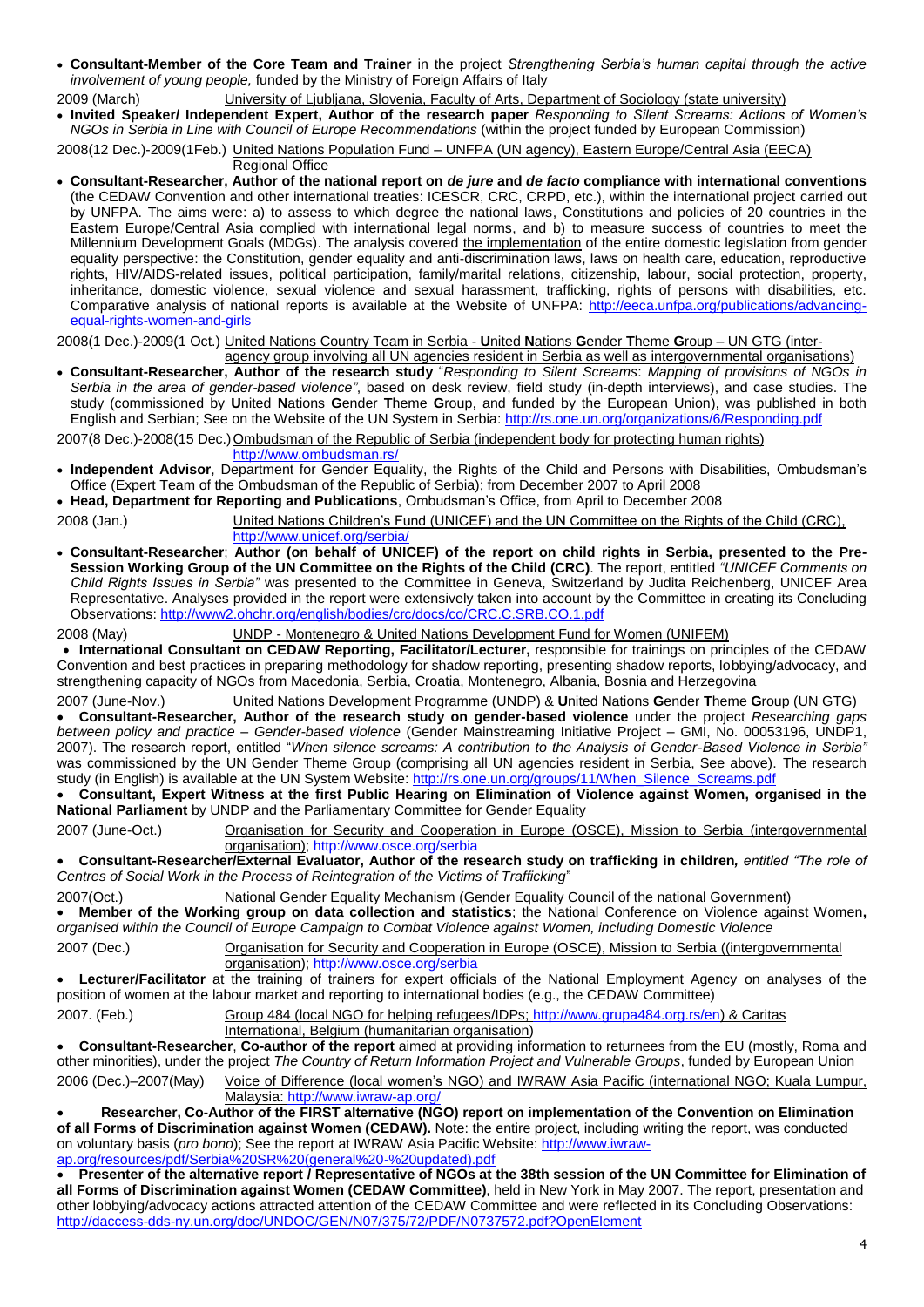#### **Participant at the international program "From Global to Local", organised by IWRAW Asia Pacific**

2006 (Sept.) United Nations Division for the Advancement of Women – DAW (UN agency);

<http://www.un.org/womenwatch/daw/daw/>), in collaboration with UNICEF (UN agency)

 **Independent Expert**, invited by DAW to present a research paper at the *Expert Group Meeting (EGM) on Elimination of All Forms of Discrimination and Violence against the Girl Child*, held at the UNICEF Innocenti Research Centre in Florence, Italy. The Expert Group Meeting was organised to assist UN Commission on the Status of Women (CSW); See the presented research paper: <http://www.un.org/womenwatch/daw/egm/elim-disc-viol-girlchild/ExpertPapers/EP.7%20%20Brankovic.pdf>

**Chair of the working group on empowerment of the girl child**, held at the Expert Group Meeting mentioned above;

 **Independent Expert - Contributor to the final report of the Expert Group Meeting**, which involved recommendations to the States, international bodies, UN agencies, donor agencies, and NGOs. The Expert Group Meeting report is available at the DAW Website: [http://www.un.org/womenwatch/daw/egm/elim-disc-viol-girlchild/EGM%20Report\\_FINAL.pdf.](http://www.un.org/womenwatch/daw/egm/elim-disc-viol-girlchild/EGM%20Report_FINAL.pdf) The report was further considered by the UN Commission on the Status of Women (CSW) on its 51<sup>st</sup> session; See the report of CSW: <http://www.un.org/womenwatch/daw/csw/51sess.htm>

2006(April-Dec.) CARE International in Bosnia and Herzegovina/Croatia (international NGO),<http://care-balkan.org/>

 **International Consultant – Researcher/Gender Expert**, responsible for conducting qualitative research within the project *Women's Empowerment in Post-War Srebrenica and Bratunac: A Retrospective - Application for the Strategic Impact Inquiry on Gender and Empowerment.* Research was conducted under the theoretical framework: *Strategic Impact Inquiry on Gender and Development*, designed by Impact Measurement and Learning Unit (IMLT) in CARE USA. Research findings were compared with those obtained in similar studies in Bangladesh, Yemen, Ecuador, and India;

**Co-author of the research report,** in collaboration with International Consultant Dr Mary Picard

2006(Jan.-Dec.) Open Society Europe: Open Society Institute (OSI) Network Women's Program (NWP), Budapest, Hungary (implementing organisation), in cooperation with Minnesota Advocates for Human Rights (MAHR), USA (currently: The Advocates for Human Rights), See[: http://stopvaw.org/](http://stopvaw.org/)

 **Consultant-Researcher, National Monitor for Serbia**; Author of the national research report within the international research project *Violence against Women Monitoring Survey.* The methodology was based on common set of indicators derived from Rec. 2002(5) of the Council of Europe, in line with the UN Declaration on the Elimination of VAW and General Recommendation 19 of the UN CEDAW Committee. In total, 25 countries participated in the survey. Country report on Serbia is available at: [http://stopvaw.org/sites/3f6d15f4-c12d-4515-8544-26b7a3a5a41e/uploads/Serbia\\_2.pdf](http://stopvaw.org/sites/3f6d15f4-c12d-4515-8544-26b7a3a5a41e/uploads/Serbia_2.pdf) as well as the Fact Sheet: [http://www.stopvaw.org/uploads/SERBIA\\_VAW\\_FACT\\_SHEET\\_2006\\_3.pdf](http://www.stopvaw.org/uploads/SERBIA_VAW_FACT_SHEET_2006_3.pdf)

2005(Sept.)-2007(Mar.) Minnesota Advocates for Human Rights (MAHR), Minneapolis, USA (currently: The Advocates for Human Rights, NGO) and Network Women's Program of the Open Society Institute (OSI), Budapest,

Hungary in partnership with Association Anthropy (national partner in Serbia); See[: http://stopvaw.org/](http://stopvaw.org/) **Consultant-Volunteer, National Violence against Women Monitor, Researcher** in the international project *StopVAW* (*Stop Violence against Women Website*), responsible for distributing information on combating violence against women to international community, and development of the Country Pages of the STOPVAW Website. The project was conducted in 25 countries of Central and Eastern Europe, the Commonwealth of Independent States and Mongolia

2005 (Sept.)-2007(Dec.) *Women against Violence - Network of Organisations for Supporting Women – Victims of Violence in Serbia and Vojvodina* (national network of women's NGOs); See:<http://www.zeneprotivnasilja.net/en>

 **Founding member of the first Network at the national level, composed of women's NGOs – providers of specialist** services to women and children – victims/survivors of violence in Serbia (SOS helplines, safe houses, counselling centres); **Consultant-Volunteer and a member of the Executive Board** for planning and developing joint activities of the Network; **Facilitator-Volunteer**; trainings for representatives of NGO who work with women and children – survivors of violence

2006 (July-Nov.) Network Women's Program of the Open Society Institute, Budapest, Hungary (implementing

organisation) in partnership with Association Anthropy (national partner in Serbia)

 **National Violence against Women Monitor, Researcher** in the international project *StopVAW* (*Stop Violence against Women Website*), aimed at establishing Country Pages in national languages

2006(April-Aug.) Voice of Difference (implementing organisation), in partnership with six women's NGOs from the Balkans: Women to Women (Bosnia & Herzegovina), Centre for Legal Civil Initiatives (Albania), Albanian Centre for Population and Development (Albania), Centre for Women War Victims (Croatia), Union of Women's Organisations – UWOM (Macedonia) & Autonomous Women's Centre (Serbia)

- **Author and Coordinator of the regional project** *Cooperation with institutions on establishing the mechanisms of monitoring and intervention in the field of domestic violence - Exchange of good practices, training of trainers and capacity building of NGOs*, funded by Hivos, the Netherlands;
- **Facilitator of several Training of Trainers (ToT)** on sexual violence for reps. of NGOs, academic/research institutions and state institutions for victims' protection in Bosnia and Herzegovina, Albania, and Macedonia;
- **Researcher**, responsible for developing a novel model of data collection on sexual violence against girls/women, as well as for conducting a cross-cultural research on sexual violence in Bosnia and Herzegovina, Macedonia, and Serbia

2004(Oct.)-2006(Mar.) Humanist Committee on Human Rights, Utrecht, Netherlands (Dutch NGO) & Voice of Difference: Group for Promotion of Women's Political Rights, Belgrade (NGO - national partner in Serbia)

- **Local Project Officer – Project Coordinator,** responsible for coordination in Serbia of the regional project *Support Women's Human Rights in the Western Balkans*. The national partners in the project were 14 relevant women's NGOs from the Balkans (Croatia, Bosnia and Herzegovina, Serbia and Montenegro, Albania, and Macedonia);
- **Researcher, Author of the national in-depth study on domestic violence and contributor to the regional in-depth study;** responsible for conducting desk study and field research on domestic violence in Serbia, focused on implementation of international documents at the level of UN, EU and Council of Europe;
- **Facilitator of conferences for NGO activists and other lobbying/advocacy activities and national campaigns**, in cooperation with the national *Network Women against Violence - Network of Organisations for Supporting Women – Victims of Violence in Serbia and Vojvodina*

2005(Jan.-Nov.) Autonomous Women's Centre, Belgrade (local NGO)

 **Consultant, External evaluator** of the project: *For life without fear*, aimed at improving quality of services provided to victims of domestic violence, through developing exchange/cooperation between NGOs and state institutions for protection of victims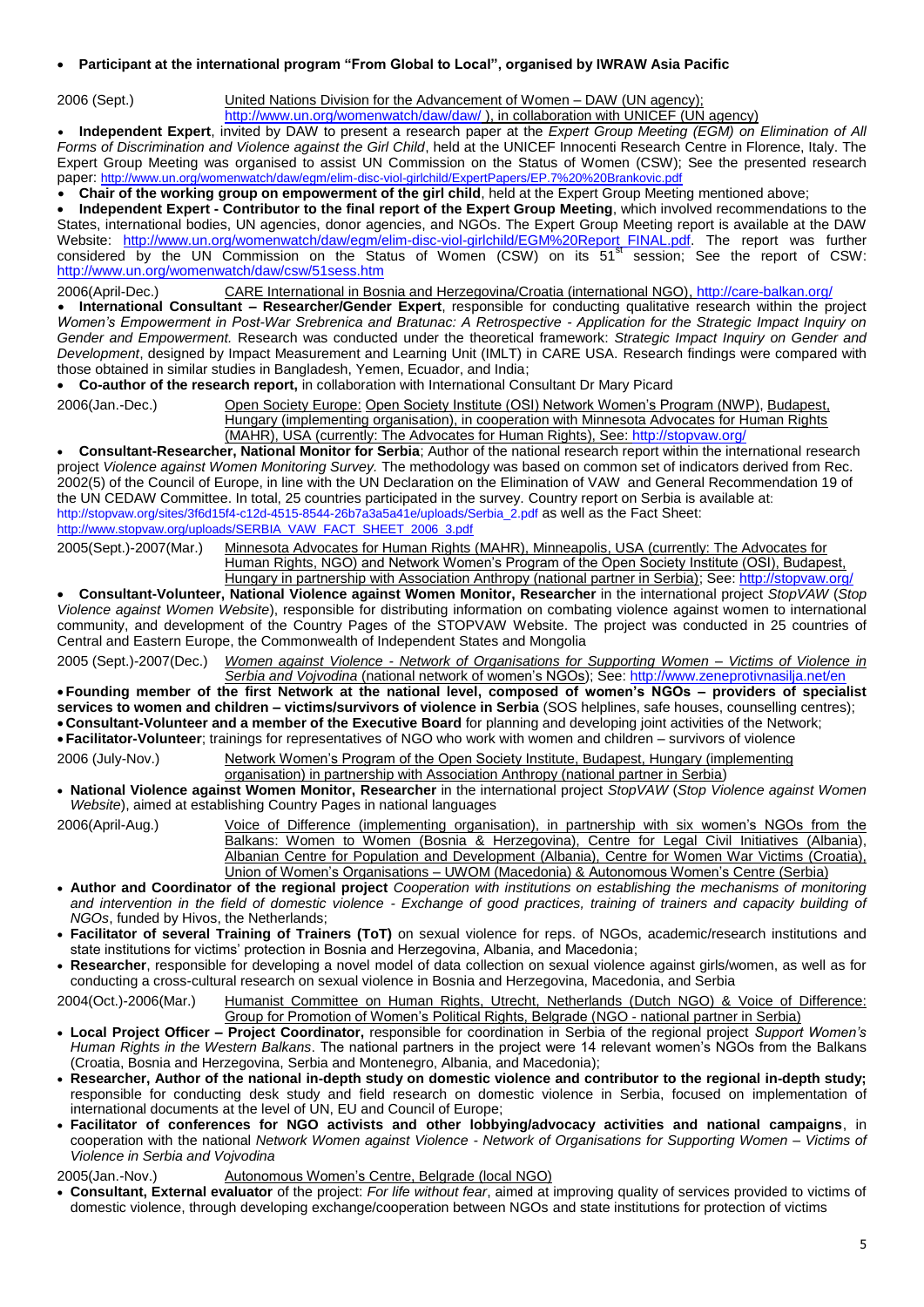2005 (Oct.) Representative of Serbian NGOs at Regional CIS Consultation Meeting Opportunities in Using Millennium Development Goals (MDGs) for Promoting Gender Equality in the CIS region, held in Bishkek, Kyrgyzstan, October 23-25, 2005 (organised by UNIFEM)

2004(Feb.)-2005(Apr.) Women's Studies Centre – Belgrade (local NGO)[; http://zenskestudie.edu.rs/en/](http://zenskestudie.edu.rs/en/)

 **Project Author and Coordinator**; Project: *Teaching for Equality: The first step towards integration of gender issues into the regular curriculum for students and teachers in Serbia*,<http://www.zenskestudie.edu.rs/en/about-us/research> (funded by Canadian International Development Agency: CIDA). The project was accepted as "good practice example" at the *Expert Group Meeting on Elimination of All Forms of Discrimination and Violence against the Girl Child,* organised by UN Division for the Advancement of Women, and UNICEF;

- **Contributor and Co-editor of the manual for primary school teachers** (**the first of that kind in Serbia**);
- **Author and lecturer/facilitator** of the programs on sexual violence for high school teachers and students;
- **Co-author of policy proposal to the Ministry of Education -** how to integrate gender equality issues into regular curriculum

2004(Oct.)-2005 (Apr) Reconstruction – Women's Fund (local NGO, the only women's foundation in Serbia)

<http://www.inwf.org/our-members/europe/reconstruction-womens-fund-rwf/> **Consultant-Volunteer/Researcher**, member of Task Force for monitoring progress toward achievement of the UN Millennium Development Goals (MDGs) and the Task Force for regional analysis of school textbooks from gender equality perspective

2004(Sep.)-2005(Dec.) Organisation for Security and Cooperation in Europe (OSCE), Mission to Serbia (intergovernmental organisation),<http://www.osce.org/serbia>

 **Lecturer/Facilitator**, trainings on gender equality for 108 expert officials of Ministry of Labour, Employment and Social Policy and for experts of the National Employment Agency (on gender equality and position of women at the labour market)

2004 (Jan.-Feb.) Belgrade Fund for Political Excellence: BFPE (local NGO, belongs to the Network of Schools of Political Studies of the Council of Europe),<http://www.bfpe.org/en/>

 **Consultant-Researcher/Trainer**, responsible for conducting qualitative study on female mayors in Serbia within the project: *Female mayors – Education of politicians,* and facilitating trainings on gender equality for selected female politicians

2004 (May) **N**orwegian **P**eople's **A**id (international NGO) & Committee for Gender Equality within the National Parliament (gender equality body)

**Facilitator** of trainings for parliamentarians (reps. of the Committee for Gender Equality of the National Parliament)

2003 (March-Nov.) Incest Trauma Centre, Belgrade (local NGO),<http://www.incesttraumacentar.org.rs/index.php/en/> and *Network of Trust to Fight Gender-Based Violence* 

 **Consultant-Volunteer**, responsible for design/facilitation of trainings on gender-based violence for different target groups, organising regional collaboration/conferences on gender-based violence, writing project proposals, and monitoring/evaluation; **Consultant/Researcher**, Author of the electronic database on reported cases of domestic violence, partner abuse, and sexual violence against children/adolescents, designed for 17 state institutions and NGOs, which provided services to victims/survivors – members of the *Network of Trust to Fight Gender-Based Violence*. The database (which included measures for protection of confidentiality) was designed within the project coordinated by Incest Trauma Centre, and funded by UNICEF

2001-2004 Association Anthropy (local NGO)

 **Founding Member and Deputy Director** (volunteer position), responsible for developing and managing projects, monitoring project activities, maintaining relations with partners and organising a large team of volunteers - undergraduates and postgraduates, ex-attendants of programs for the gifted in the Petnica Research Centre (See below)

2002 (Apr.-Nov.) CARE International Yugoslavia (international NGO), in partnership with local NGOs: MOST,

Autonomous Women's Centre, Voice of Difference & Belgrade Women's Studies Centre

 **Project Officer**, responsible for overall management of the project *Basic gender awareness program for primary and secondary schoolteachers in Serbia,* funded by Canadian International Development Agency (CIDA) and supported by the Ministry of Education of Serbia. This was **the first project** on gender awareness for teachers in Serbian schools

2001 (Mar.)-2002 (Mar.) Danish Centre for Human Rights: DCHR (NGO, Copenhagen, Denmark), Bulgarian Gender Research Foundation (NGO, Sofia, Bulgaria), Voice of Difference - Group for Promotion of Women's Political Rights (NGO, Belgrade, Serbia) & Association Anthropy (NGO, Belgrade, Serbia)

 **National Coordinator for Serbia, Researcher in the international project**: *Monitoring and reporting under CEDAW in the Balkan countries: Albania, Bosnia and Herzegovina, Bulgaria, Croatia, Macedonia, Montenegro and Serbia*. The project goal was to prepare and write **the first non-governmental report to the United Nations Committee on the Elimination of all forms of Discrimination against Women (CEDAW)***.* The report analyzed *de facto* and *de jure* compliance with CEDAW in the following areas: Gender stereotyping, Violence against women, Equality in marriage and childbearing, Trafficking in women, Political participation, Women and the labour market, Reproductive health and access to health care. The report was highly positively evaluated by one member of CEDAW Committee (Dr Hanna Beate Schöpp-Schilling) and published in the book *Implementation of the CEDAW Convention: A Compilation of NGO Reports from Balkan Countries*

1990(1 Dec.)-2002(31 Oct.) Petnica Science Centre (the oldest NGO for extra-curricular science education of gifted students in South-Eastern Europe, and for implementation of research projects); See:<http://pi.petnica.rs/>and [http://www.petnica.rs/index.php?option=com\\_content&view=article&id=27&Itemid=41](http://www.petnica.rs/index.php?option=com_content&view=article&id=27&Itemid=41)

**Head, Department of Psychology;** A summary of duties and responsibilities:

 Originator & Director of programs in Psychology for gifted high school/university students, and Lecturer/Instructor. A total number of educational programs for various target groups in the indicated period was over 120 (each program lasted 3-15 days) Author and Director of numerous national research projects (conducted on voluntary basis), many of which were related to

women's human rights, violence against women, and the rights of the child (See : **OTHER VOLUNTEER (***PRO BONO***) WORK)**

 Coordinator for Serbia of international research projects, conducted on voluntary basis, in cooperation with foreign research institutes, e.g., the *National Research Centre on the Gifted and Talented, Univ. of Connecticut, Storrs, USA*, *Centre for Talented Youth at the University John Hopkins, USA, Educational Testing Service, Univ. of Princeton, USA*;

 Coordinator of consultative meetings with guest-lecturers; Member of the team for a) representing the Centre at local/regional/international levels, and c) organising or attending expert conferences;

Mentor and/or supervisor of students' research projects;

Counsellor of gifted students (in particular - gifted girls), related to psychological barriers to realization of potential;

Expert on identification of gifted high school students, member of the Expert Team responsible for selection procedures

 Co-Author, Interdisciplinary programs for high school/university students and postgraduates, organised by Dept. of Anthropology; Consultant and guest-lecturer (programs in archaeology, anthropology, linguistics, and social history);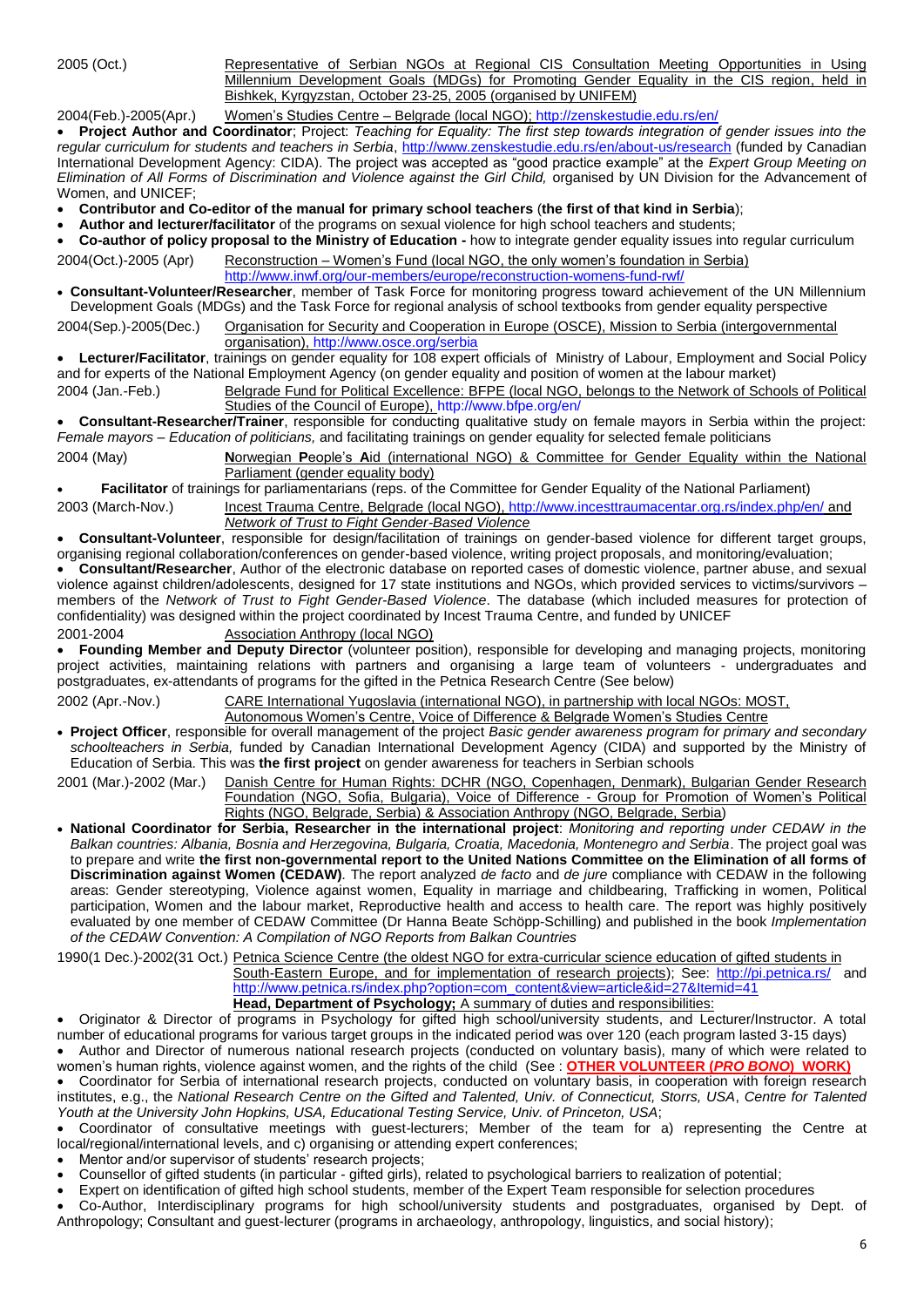- Instructor, Talent development programs and other seminars for high school teachers and school psychologists;
- Member of the Advisory Council (1992-1996);
- Editor/Review editor or Editor-in-chief (*Petnica's Papers and Petnica Research Centre Bulletin)*
- 2000-2004 Belgrade Women's Studies and Gender Research Centre (local NGO),<http://zenskestudie.edu.rs/en/>
- **Lecturer - Facilitator; responsible for preparing and giving lectures within the following courses for university students (General topic: Gender studies):** 
	- a) *Psychological barriers to realization of potential in women (Academic years 2000/2001, and 2001/2002)*;
	- b) *Psychology and gender: From prejudice to social constructivism (*Academic year 2001/2002)
	- c) *Psychology and gender: Engendering psychology* (Academic year 2002/2003 and 2003/2004);
	- d) Women in Serbia today: Socio-economic and political issues (Academic years 2002/2003, and 2003/2004)

See:<http://www.zenskestudie.edu.rs/en/about-us/lecturers> (lecturers) and

<http://www.zenskestudie.edu.rs/en/teaching/archive?start=3> (courses)

2002 (April-Dec.) Incest Trauma Centre (local NGO);<http://www.incesttraumacentar.org.rs/index.php/en/> , *Network of Trust to Fight Gender-Based Violence* and UNICEF

 **Consultant-Volunteer** in the project: *Network of Trust to Fight Gender-Based Violence (*coordinated by Incest Trauma Centre, supported by UNICEF). The Network included 17 institutions and NGOs that provided services to victims/survivors

2002 (April-Dec.) Association Anthropy, in partnership with Incest Trauma Centre (local NGOs)

 **Author and Coordinator** of the project: *Campaign against sexual violence among adolescents in Serbia and a research on nationally representative sample – extension of the project*, supported by Fund for Open Society, Yugoslavia

2001(Dec)-2002(Feb) Association Anthropy, in partnership with Incest Trauma Centre (local NGOs)

 **Author and Coordinator** of the project: *Campaign against sexual violence among adolescents in Serbia and a research on nationally representative sample – extension of the project,* supported by Fund for Open Society, Yugoslavia

**Researcher, responsible for conducting a research on sexual violence against adolescents**

2001(Jan.-May) Yugoslav Child Rights Centre, Belgrade, Serbia (local NGO); currently: Child Rights Centre <http://www.cpd.org.rs/en/home.html>

 **Author and Coordinator** of the project: *Campaign against sexual violence among adolescents in Serbia and a research on nationally representative sample*, supported by Fund for Open Society, Yugoslavia (Program: Violence against Women) **Researcher,** responsible for developing a model of data collection and research on sexual violence against adolescents

|                     | The extra is the property in the collection of the contract of active concertaint and concertainty and concertative and concertative and concertative and concertative and concertative and concertative and concertative and |
|---------------------|-------------------------------------------------------------------------------------------------------------------------------------------------------------------------------------------------------------------------------|
| 2001 (November)     | Official representative of the Federal Republic of Yugoslavia at the multilateral conference Protection of                                                                                                                    |
|                     | children against sexual exploitation, aimed at developing European agenda for action (organised by the                                                                                                                        |
|                     | Council of Europe, in cooperation with UNICEF and National Institute of Criminology of Hungary)                                                                                                                               |
| $2004/D_{22}$ Anill | $\Lambda$ utanomaug Waman'a Cantra (lagal NCO); http://www.wamannaa.org.ro/                                                                                                                                                   |

2001 (Dec.-April) Autonomous Women's Centre (local NGO);<http://www.womenngo.org.rs/>

**Consultant-Volunteer** for reviewing the users' database, and monitoring/evaluation of services provided to users

2000-2002 Voice of Difference - Group for Promotion of Women's Political Rights (local NGO)

**Consultant-Volunteer**, monitoring/reporting on women's human rights, and lobbying for changes in govt. policies

**Consultant-Volunteer**, evaluation of government progress towards implementation of international treaties

2001(Dec.)–2002(Feb.) Incest Trauma Centre [\(http://www.incesttraumacentar.org.rs/index.php/en/](http://www.incesttraumacentar.org.rs/index.php/en/) ) in partnership with the FRY/Serbian Ministry of Interior

 **Creator and facilitator**, *educational seminars on trafficking in women, gender-based violence and international standards related to women's rights for highly ranked police officials/policy makers and police officers*. This was the first time that one women's NGO organised seminars for reps. of the Ministry of Interior, on their request

2000-2003 UNICEF (UN agency), Faculty of Medicine (state university), Autonomous Women's Centre (local NGO), and Incest Trauma Centre (local NGO)

 **Guest-lecturer/facilitator**, numerous *educational seminars on violence against women and children for professionals and volunteers***,** organised by institutions/NGOs indicated above

1999-2000 Yugoslav Child Rights Centre, Belgrade (local NGO; currently: Child Rights Centre) <http://www.cpd.org.rs/en/home.html> and UNICEF

 **Consultant – Researcher** in the one-year-long research project *Children's opinion on their rights - health care and education,*  funded by UNICEF. The findings were also presented in the UNICEF publication "A brave new generation: Youth in the FR Yugoslavia – findings and recommendations"

1998-1999 Yugoslav Child Rights Centre, Belgrade (local NGO) and Save the Children, Norway and Sweden (international NGOs)

 **Originator and researcher** in the one-year research project *Children's Participation Rights*. The research was published in the book *Children's Participation in Focus*[: http://www.cpd.org.rs/en/gallery/istrazivanja.html](http://www.cpd.org.rs/en/gallery/istrazivanja.html)

1997-1998 Yugoslav Child Rights Centre, Belgrade (local NGO) and Save the Children, UK (international NGO) **Consultant - Researcher**, *Development of Child Participation Program*

1997-1998 Yugoslav Child Rights Centre, Belgrade (local NGO) and Save the Children, UK (international NGO) **Originator and Coordinator** of the one-year-long research project *Children's Concept of their Rights* 

### 1997 Founder and a member of the Assembly, the Yugoslav Child Rights Centre

- 1997 **Founder and a member of the Assembly, Serbian Anthropological Association**
- 1994-1996 Institute for Educational Research, Belgrade (independent research institute),<http://www.ipisr.org.rs/> **Researcher-Volunteer** in the two-years-long research project: *Theory and Methodology of Education*

**Co-author of research papers/presentations at international conferences on project outcomes**

1989-1990 Institute of Psychology, Faculty of Philosophy, University of Belgrade in partnership with UNICEF [http://www.f.bg.ac.rs/en2/research/institute\\_of\\_psychology](http://www.f.bg.ac.rs/en2/research/institute_of_psychology)

 **Researcher, Junior Research Fellow** in the project *Child Rights from their Point of View - an Empirical Study* (the first research on children's opinion of their rights in the former Yugoslavia; funded by UNICEF)

1989-1990 **Institute of Psychology, Faculty of Philosophy, University of Belgrade**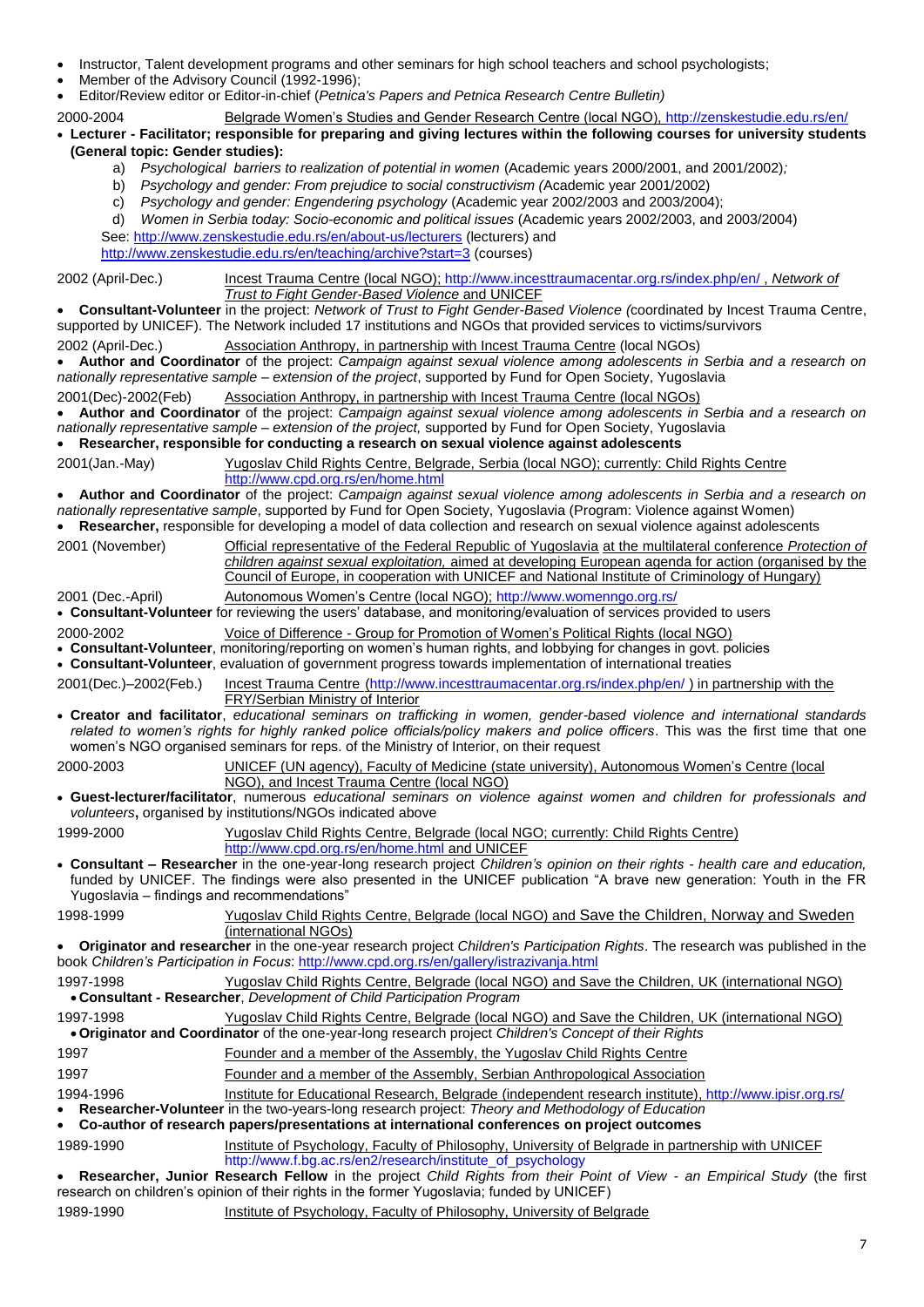**Researcher, Junior Research Fellow** in the project *Identification and follow-up of gifted students*, supported by the grant of the Serbian State Ministry of Science and the National Foundation for Development of Young Scholars and Artists

1986-1989 Faculty of Philosophy, Department of Psychology, University of Belgrade[, http://www.f.bg.ac.rs/en2](http://www.f.bg.ac.rs/en2)

 **Undergraduate Teaching Assistant**, responsible for teaching undergraduate students of clinical psychology, subject: **Prevention** 

**Research-Assistant**, *projects on clinical assessment and prevention* (Coordinator: Professor Jelena Vlajkovic)

1985-1990 Laboratory for Experimental Psychology, Faculty of Philosophy, University of Belgrade

 **Research-Assistant**, *projects on cognitive science and psycholinguistics* in collaboration with University of Connecticut, USA 1985-1988 National TV, Scientific Program

 **Consultant/Screen-play Writer;** programs on social sciences (including topics such as nationalism, alternative psychiatry, children's rights, women's rights, juvenile delinquency, women's writing, prejudices against Roma, etc.)

1984-1985 University of Belgrade, Faculty of Philosophy, Department of Psychology

**Research-Assistant and Undergraduate Teaching Assistant,** *Subject: General Psychology I*

**Research-Assistant and Undergraduate Teaching Assistant,** *Subject: General Psychology Ii*

# **PROFESSIONAL/OTHER HONORS WON:**<br>1988-1990 **Scholarship aw**

Scholarship award for outstanding academic and creative performance, received from National Foundation for Development of Gifted Young Scholars and Artists

## **RELEVANT ADDITIONAL RESPONSIBILITIES, OTHER VOLUNTEER (***PRO BONO***) WORK AND RESEARCH INTERESTS (note: this is a selected list):**

**Association Anthropy** (local NGO)

Consultant –Volunteer and a member of Editorial Board of the electronic journal *Anarchaeology*

- 1990-Present **Participant in women's activist movement**, in awareness-raising activities and campaigns at the **grass-root level**
- 1992-2000 **Participant in civic/student movement** (outside of political parties) against the regime of Slobodan Milosevic

1990-1997 a) Institute of Psychology, b) Nolit, Belgrade, c) Institute for Educational Research, Belgrade, d) National Publishing Company for Textbooks and Educational Tools

 **Translator from English into Serbian and from Serbian into English of scientific books/journals/articles/manuals. 1989-2014 Originator and coordinator of numerous volunteer research projects** at the **Petnica Research Centre and other NGOs**; **National and international research projects carried out** were the following (NOTE: this is a SELECTED LIST):

- Children's Rights from their Point of View (the first research on children's rights in the former Yugoslavia)
- Creating ecologically valid instruments for the assessment of formal-operational thought, within the project *Theory and Methodology of Education - Development of Expert Systems for Education and Clinical Assessment* (in collaboration with the Institute for Educational Research, Belgrade, Yugoslavia)

Children's Participation in School and at Home

- Sexual violence against adolescents: empirical classification of the cases (the first research in Yugoslavia which addressed that issue, conducted on a sample of over 3000 high school students throughout Serbia, Macedonia and Croatia (1998-2007) Gender differences in non-cognitive predictors of creative productivity among attendants of the Petnica Research Centre
- Educational and professional aspirations among female attendants of the Petnica Research Centre A qualitative study (in collaboration with Dr Sally Reis, Principal Investigator of the National Research Center on the Gifted and Talented, University of Connecticut, Storrs, USA )
- Self-concept in adolescence
- Evaluation and assessment of self-concept scales on samples of average and gifted adolescents (in collaboration with Department of Psychology, University of Belgrade)
- Evaluation of instruments aimed at measuring amorality (in collaboration with Department of Psychology, University of Belgrade, and Institute for Criminological and Sociological Research, Belgrade)
- Application of SAT-M on the sample of the Petnica's attendants (in collaboration with Dr Linda Barnett, the Center for Talented Youth at the University John Hopkins, USA and Educational Testing Service, Univ. of Princeton, USA)
- Coping mechanisms in the war situations, recovery from war trauma (in collaboration with Department of Psychology, University of Belgrade, Yugoslavia)

### **1986-1987 Centre for Mental Health (Centro di salute mentale)** *"San Giovanni"***, Trieste, Italy**

 Student-volunteer, working with ex-patients of the former psychiatric hospital in Trieste (based on the model of alternative psychiatry established by Franco Basaglia), only during summers

- **1986-1988 Department of Psychology, University of Belgrade**
- Student-volunteer; prevention of adolescent crisis/drug abuse, organised by Dept. of Psychology, Univ. of Belgrade

## **1985-1988 Association of Independent Film Workers "Movement", Students' Cultural Centre, Belgrade**

**Screen-play Writer (Volunteer)**, Consultant for creating *documentaries on promotion of alternative psychiatry*

## **1984-1990 Feminist group "***Woman and Society***", Belgrade** and other feminist initiatives in the former Yugoslavia **Founding member of the feminist group "Woman and Society". Note: The group "Woman and Society" was the**

**first women's group established in Serbia and one of the first in the former Yugoslavia / South-Eastern Europe**

Volunteer, providing support to economically disadvantaged and minority women;

 Representative of the group at feminist conferences and meetings in the former Yugoslavia, including the first conference of (former) Yugoslav feminists (organised in Ljubljana, Slovenia in 1987)

Representative at the first international conference on mental health of women (Rome, 1987).

## **EDITORIAL BOARD MEMBERSHIP:**

- 1990-2001 *Petnica Research Centre Bulletin* Member of Editorial Board
- 1990-2001 *Petnica's Papers* (a journal that publishes research papers of associates, students and alumni) Review editor, Edition: Psychology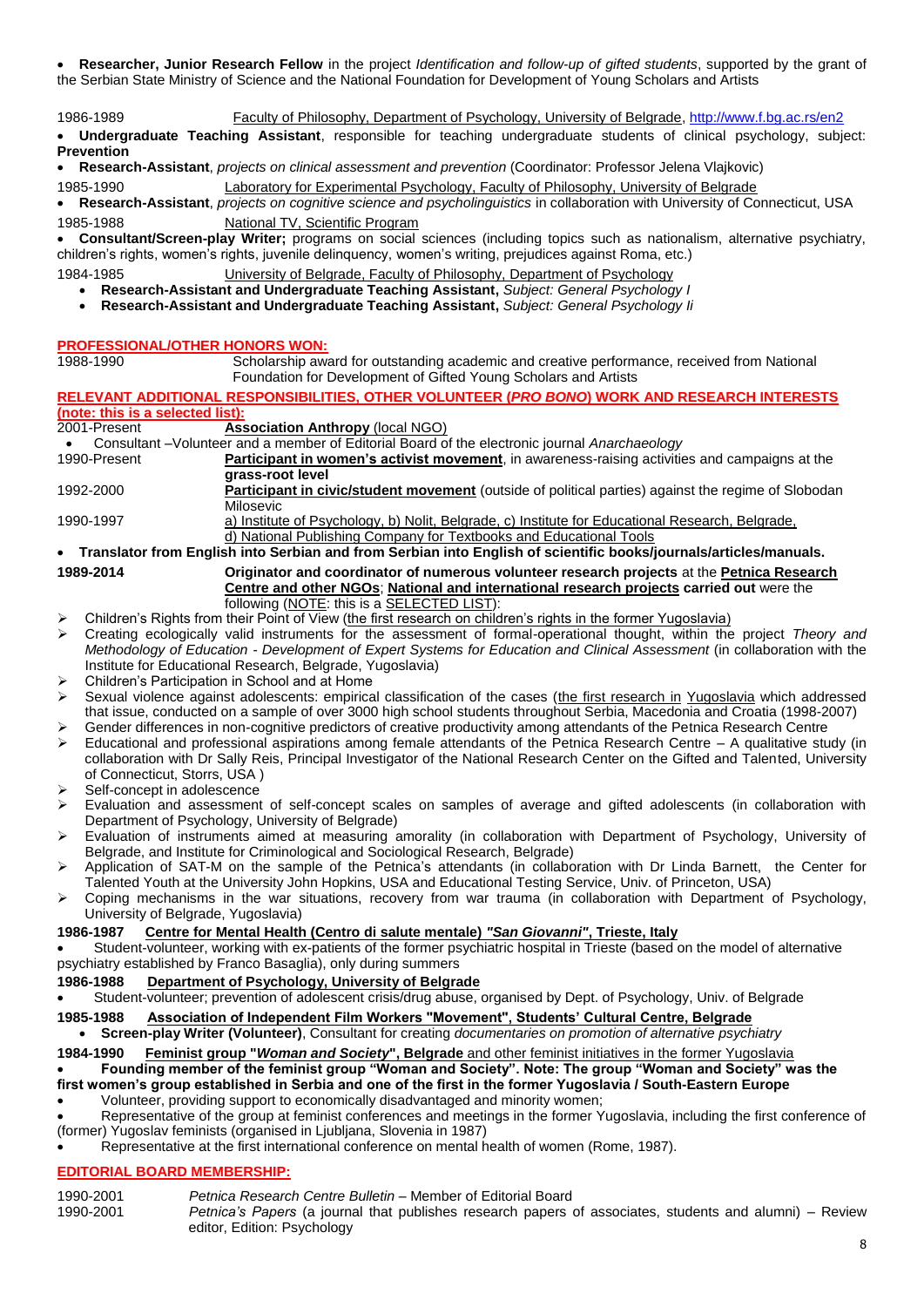### **EDUCATION (TITLES OF QUALIFICATIONS):**

 B.A. degree in *Psychology* (principal subject: *Clinical Psychology*); Faculty of Philosophy, Department of Psychology, University of Belgrade. Note: this degree is equivalent to a Master's degree according to the current system of credits in Bologna accords

 Specialist gender studies (one-year postgraduate, specialist academic studies), Faculty of Political Sciences, University of Belgrade (Group/principal subject: *Studies of Culture and Gender*)

 M.A. degree in gender studies (two-year postgraduate MA studies); Faculty of Political Sciences, University of Belgrade (Group/principal subject: *Gender and Politics*). Dissertation title: *Implementation of CEDAW in Serbia (in the areas of education and gender-based violence)*

 Ph.D. thesis preparation is underway at the Faculty of Political Sciences, University of Belgrade (Group/principal subject: *Gender and Politics*). Topic: *Application of due diligence standard in the area of violence against women*

## **INFORMAL EDUCATION/TRAINING:**<br>1990-Present Numerous cours

**1990-Present** Numerous courses and trainings on various topics: international treaties related to women's human rights and the rights of the child, monitoring and reporting on women's human rights, violence against women, specialist services for victims/survivors (organised by, for example, by IWRAW Asia Pacific, Kuala Lumpur, Malaysia, Women's Aid, United Kingdom, Minnesota Human Rights Advocates, USA, Bulgarian Gender Research Foundation, Sofia, Bulgaria, etc.), statistics, scientific methodology, NGO management, project management, logframes, extra-curricular science education of the gifted, supporting gifted females, talent development, facilitation of seminars, nonverbal communication, websites administration and using HTML language, etc.

• National Civil Service Exam (certificate received in 2008)

#### **INFORMAL EDUCATION - STUDY VISITS:**

|                  | <u>INI UNIMAL LUUCATION - STUDT VISITS.</u>                                                                                                                                                                                                                                                                                                                                                                                                                                                                                                                                                                                                                                                                                                                                                                                                                                                                                                                                                         |
|------------------|-----------------------------------------------------------------------------------------------------------------------------------------------------------------------------------------------------------------------------------------------------------------------------------------------------------------------------------------------------------------------------------------------------------------------------------------------------------------------------------------------------------------------------------------------------------------------------------------------------------------------------------------------------------------------------------------------------------------------------------------------------------------------------------------------------------------------------------------------------------------------------------------------------------------------------------------------------------------------------------------------------|
| 2012 (August)    | Visiting Expert, invited by Prof. Liz Kelly, Director of Child & Woman Abuse Studies Unit - CWASU, London<br>Metropolitan University, United Kingdom. The study visit was aimed at sharing experiences with relevant<br>national networks/ second-tier organisations in the UK in order to introduce the national free SOS helpline for<br>survivors of VAW in Serbia. The study visit included research institutes, national helplines for survivors of<br>violence against women, rape crisis centres, Black, Minority Ethnic and Refugee national NGOs, such as:<br>Women's Aid Federation of England (Bristol); West London Rape Crisis Centre, Women and Girls Network<br>(Ealing); Child and <i>Woman Abuse Studies Unit, London Metropolitan University</i> (London); <i>Imkaan</i> – national<br>Black, Minority Ethnic and Refugee charity dedicated to addressing violence against women and girls<br>(London); Rape and Sexual Abuse Support Centre - RASASC (Croydon); Respect (London) |
| 2010 (October)   | Visiting Expert, invited by the Civil Society Facility of the Directorate General Enlargement of the European<br>Commission (Brussels, Belgium), People2People Program. The study visit was aimed at providing the<br>participants the opportunity to familiarize themselves with international and European programs on preventing<br>domestic violence and EU bodies                                                                                                                                                                                                                                                                                                                                                                                                                                                                                                                                                                                                                              |
| 2008 (May)       | Visiting Expert, invited by Ombudsman of Catalonia (Barcelona, Spain), within the project implemented in<br>partnership with Organisation for Security and Cooperation in Europe (OSCE)                                                                                                                                                                                                                                                                                                                                                                                                                                                                                                                                                                                                                                                                                                                                                                                                             |
| 2003 (April-May) | Visiting Gender Specialist/Researcher, invited by:<br>a) BiG - Berlin Initiative against Gender-Based Violence (Berliner Initiative gegen Gewalt gegen Frauen),<br>Berlin, Germany (a model project under German Ministry of Family), and<br>b) Psychosocial Counselling Centre for Women (AWO - Psychosoziale Beratungsstelle für Frauen), Berlin,<br>Germany                                                                                                                                                                                                                                                                                                                                                                                                                                                                                                                                                                                                                                      |
| 1996 (November)  | Visiting Scholar, invited by Dr. Joseph Renzulli, Director of the National Research Centre on the Gifted and<br>Talented, University of Connecticut, Storrs, USA                                                                                                                                                                                                                                                                                                                                                                                                                                                                                                                                                                                                                                                                                                                                                                                                                                    |
| 1996 (December)  | <b>Visiting Scholar,</b><br>a) The Center for Talented Youth at John Hopkins University, Baltimore, MD, USA;<br>b) Brown University, Providence, RI, USA,<br>c) Boston College, Boston, USA;<br>d) University of Columbia, New York, USA                                                                                                                                                                                                                                                                                                                                                                                                                                                                                                                                                                                                                                                                                                                                                            |
| 1994 (June)      | Peer Counselling Teacher Training Workshop, Sec, Czech Republic, organised by Soros Foundation of<br>Czech Republic, in collaboration with John Hopkins University, Baltimore, Maryland, USA                                                                                                                                                                                                                                                                                                                                                                                                                                                                                                                                                                                                                                                                                                                                                                                                        |
| 1991 (June-July) | Visiting Scholar, University of Utrecht, The Netherlands                                                                                                                                                                                                                                                                                                                                                                                                                                                                                                                                                                                                                                                                                                                                                                                                                                                                                                                                            |

## **SELECTED PUBLICATIONS**

**NOTE: My research bibliography includes over 120 references (books, book chapters, books co-edited, research papers at international conferences and Expert Group Meetings, research papers at national conferences, articles in scientific journals, Web publications, etc.). This number does not include external evaluation reports and reports on research projects. Many of these references (roughly, a half) are related to violence against women/women's human rights.** 

- 1. Brankovic, Biljana (2013). *News from the Future: the Istanbul Convention and Responsibility of the State for Combating Violence against Women; General Services – Operationalisation of Due Diligence Principle* (baseline survey). Belgrade: United Nations Development Programme (UNDP), pp. 212 (in Serbian): http://www.sigurnakuca.net/upload/documents/VestilzBuducnosti.pdf
- 2. Brankovic, Biljana (2013). *Roma Women Speak Out: Shadow report to the Committee on the Elimination of Discrimination against Women (CEDAW Committee)* to be considered at its 55th session (8-26 July, 2013), Submitted on behalf of the organisations – members of Roma Women's Network of Serbia, pp. 62 (in English): [http://zenskiprostor.org/images/SHADOW%20REPORT%2055TH%20SESSION%20SERBIA%20ROMA%20NETWORK.](http://zenskiprostor.org/images/SHADOW%20REPORT%2055TH%20SESSION%20SERBIA%20ROMA%20NETWORK.pdf) [pdf](http://zenskiprostor.org/images/SHADOW%20REPORT%2055TH%20SESSION%20SERBIA%20ROMA%20NETWORK.pdf)